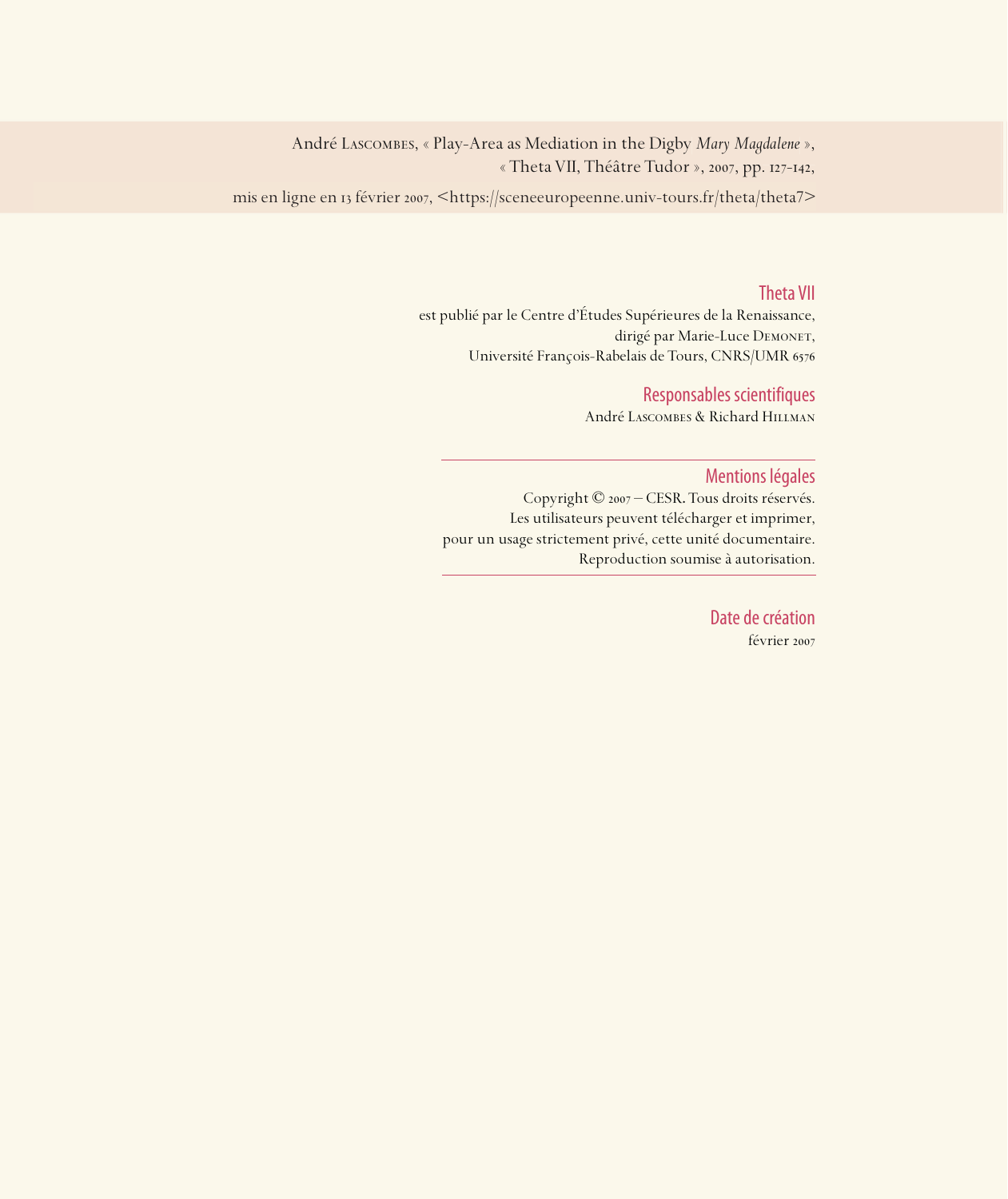André Lascombes, « Play-Area as Mediation in the Digby *Mary Magdalene* », « Theta VII, Théâtre Tudor », 2007, pp. 127-142, mis en ligne le 13 février 2007, <http://www.cesr.univ-tours.fr/Publications/Theta7>.

#### Theta VII

est publié par le Centre d'Études Supérieures de la Renaissance, dirigé par Marie-Luce DEMONET, Université François-Rabelais de Tours, CNRS/UMR

#### Responsables scientifiques

André Lascombes & Richard Hillman

#### Mentions légales

Copyright © 2007 – CESR. Tous droits réservés. Les utilisateurs peuvent télécharger et imprimer, pour un usage strictement privé, cette unité documentaire. Reproduction soumise à autorisation.

> Date de création février 2007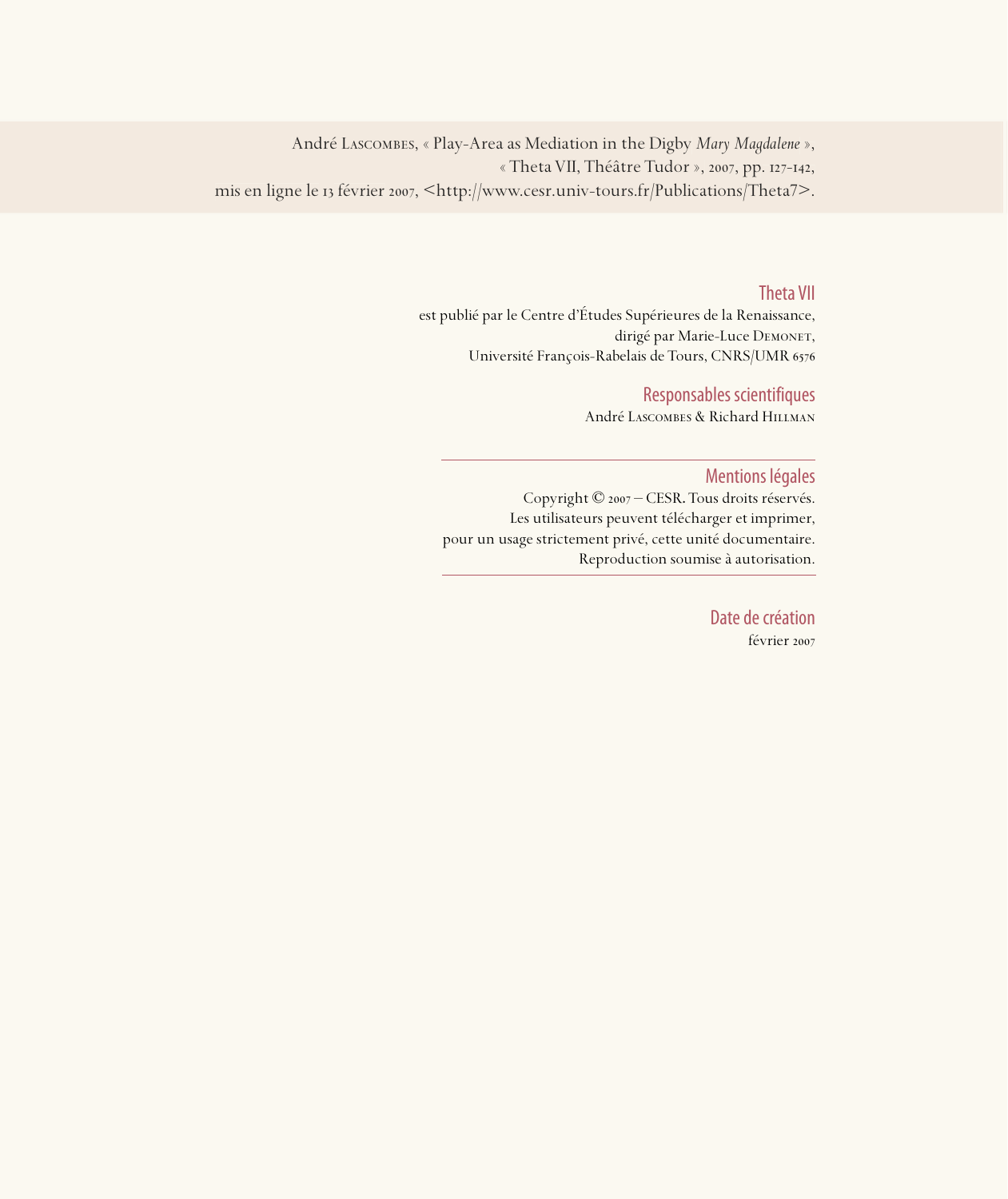Thêta VII - Théâtre Tudor André LASCOMBES | p. 125-140 CESR, Tours

# Play-Area as Mediation in the Digby Mary Magdalene

André Lascombes CESR, Tours

**OVER other possible mediating functions in a play, I have** decided to privilege the attempt to communicate to the audience the play's substance, significations and value, i.e., its *aesthetic* impact in performance. To th decided to privilege the attempt to communicate to the audience the play's substance, significations and value, i.e., its *aesthetic* impact in performance. To that end I have selected one of the Saints' Plays, which by nature are essentially intent on communication, and will be studying the play-area, a central element in the making of the spectacle.<sup>1</sup>

Before I proceed I must make a brief point about my use of the term "aesthetic", too often vague or semantically empty. The Greek verb "aisthanomai" seems to have had two complementary meanings closely rolled into one: a) "to feel through the senses"; b) "to conceive, to understand" (Bailly,  $pp.$   $78-79$ ). The semantic duplicity not only refers to the constant strategy of dramatists bent on pleasing and teaching at once, even when the play is not deliberately didactic, but also relates to the experience of audiences constantly exposed to the double appeal of distanced reflection and emotional investment. Ross Chambers, substantially opposing Artaud's and Brecht's views of reception, calls that emotional implication "une contagion" $(p. 403)$ .

I. See Jeffrey, p. 82.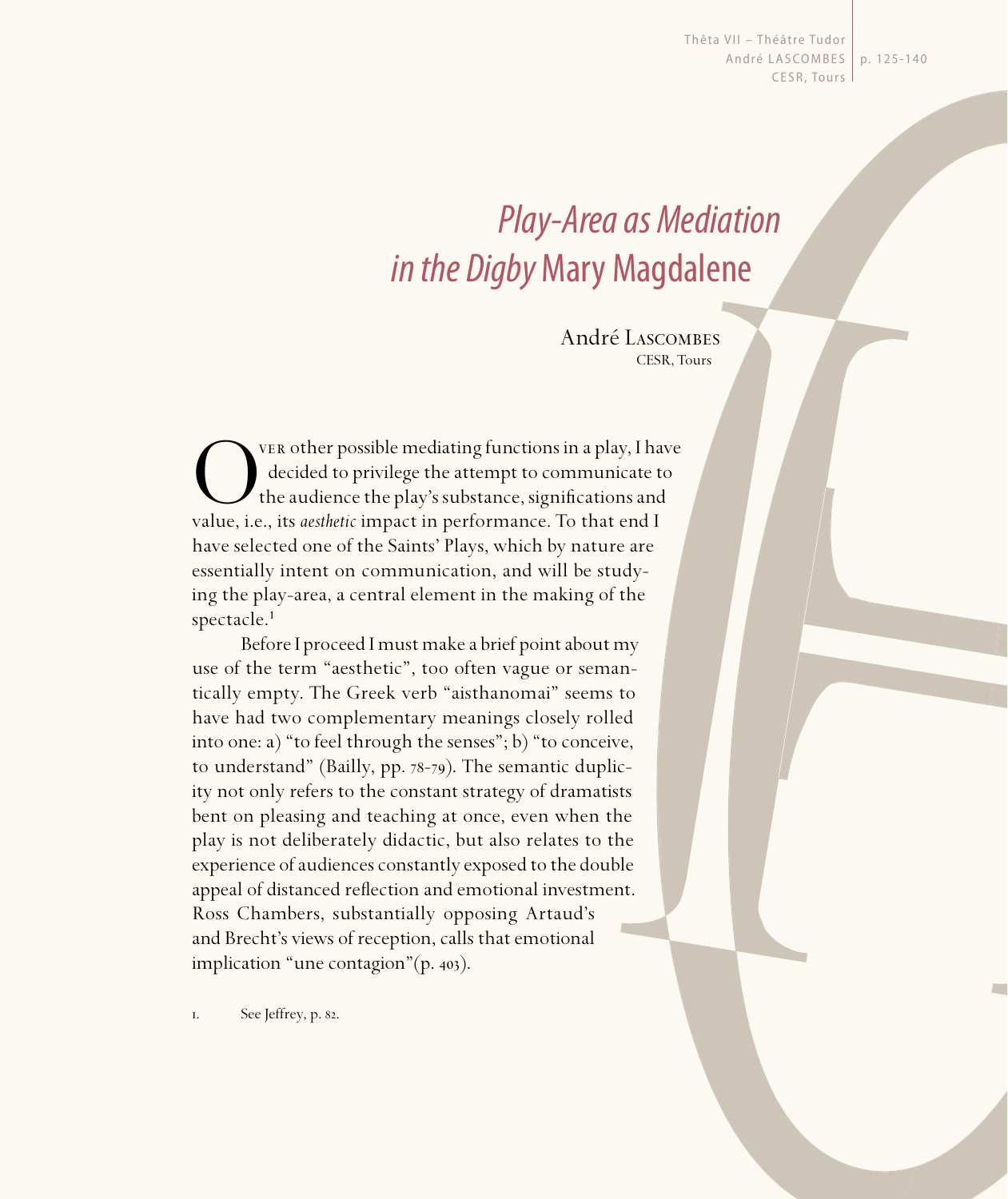My second introductory point is about the basic features of the play-area in pre-modern and modern Western theatre. I shall emphasize three which serve my present purpose.

The first one is about the paradoxical nature of the play-area, since its spatial closeness to and familiarity with daily life is contradicted by an utter alterity which severs it at once from the world of ordinary experience. The cultures secreting theatre nevertheless manage to meet the antinomic presupposition. In his study, *L'espace théâtral médiéval*, Elie Konigson analyses as follows this mixture of contraries in the medieval tradition: "Les théâtres jusqu'au xvie siècle ne sont pas *théâtraux ; ils sont urbains et théologiques*". Later, emphasizing their diverse functions (marketplace, traffic way, space devoted to civic, religious or festive ritual and ceremony), he remarks that "à l'occasion de la représentation qui s'y donne l'une de ces fonctions *surgit au premier rang sans toutefois occulter totalement les autres*" (pp. 78-79; my emphasis). Barely acknowledging the medieval tradition, however, one of the Prague School theorists more fundamentally relates the play-area's composite image and flexibility to the general semantic transformability of the theatrical sign, or sign of a sign.²

This self-contradictory nature, born of the play-area's intermediate position between two incompatible worlds, accounts for a second basic trait which is capital here: the play-area's border-line is much more than a "limen"; it is a "limes", or interval of functional significance. The limes has little to do with conventional taboos of trespass, but much more with the problematics of passing or transferring from one moment, or state, of life to the next. Arnold Van Gennep's typology of rites describing such transfers and the ternary scheme attached to them is well known. More often questioned is the reading of the scheme put forth by Victor Turner in his several essays on the nature of play. In such a transition he sees a complex moment of creation, an opening towards newness and change, and, in his own words, an anti-structure, in which lies the essence of play (pp. 56-78). Passing over the complex history of the opposition to Turner's concept,<sup>3</sup> I focus instead on another contemporary view of play as linked to the notion of growth and passage, which is derived from the study of cognitive and affective development in the young child. Donald Woods Winnicott,

<sup>2.</sup> See Fischer-Licghte, pp. 6-10, and Honzl.

<sup>.</sup> For a review of the many objections to Turner's views (centering on the notion and value of play and its relation to reality and nature), see Spariosu, pp. di-d8.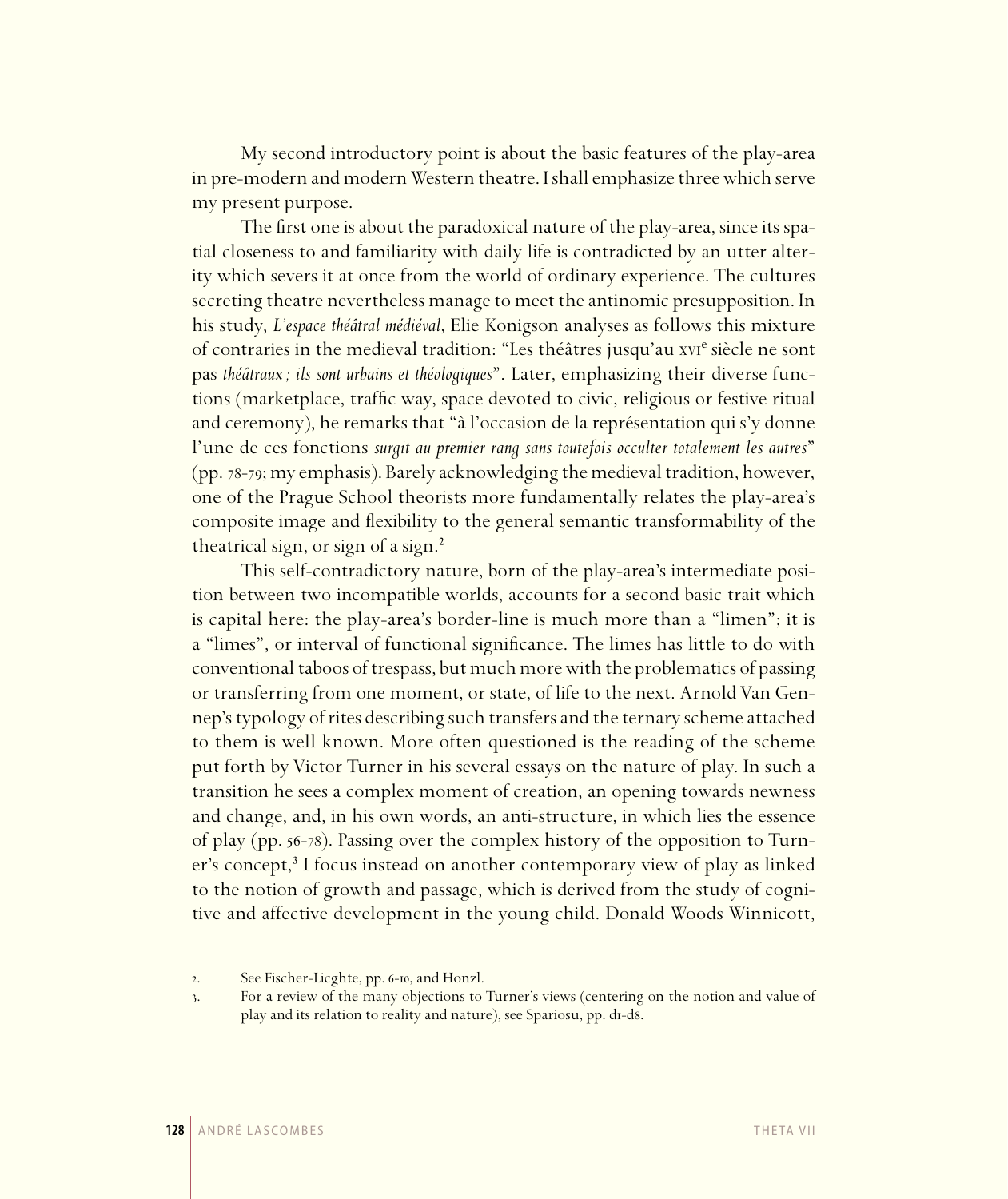a British psychoanalyst, emphasizes the vital role played by the appropriation, under the aegis of the mother, of an outer space and of objects which he calls "transitional" during the progressive conquest by the baby of his/her identity and transition from non-self to self (pp.  $9-15$ ). This process, which seems anthropologically rooted, since it is devoid of links with cultural factors, might easily fit Turner's view of the "liminal". It also sits easily, as Winnicott recalls, with man's common experience in approaching and appropriating an aesthetic object (be it painting, music, discourse, film or theatrical spectacle). The artefact, whose unquestionable quality and profound function, as I view it, is to help define or redefine one's relation to the outer world, is another sort of transitional object. As such, it offers a mediating surface (or interface), such as commentary, overture or coda, prologue or epilogue, or picture frame—in short, anything that, in the posture of "enunciation" implied by the contact, isolates the enunciated object from its surroundings, enhancing its artificiality or its status as otherness for our appropriation. Lisa Block de Béhar, in an approach of her own, underlines the importance of such a mediator, which she calls "un 'cordon' esthétique" (p. d3) of anaphorical function. It is clear to us all that the theatrical artefact, essentially societal, uses different resources to discharge that function. Quite a few papers in this collection show how this is done through characters of various standing. As implied in my introduction, I would myself argue that plays resort as well to other dramaturgical instruments—narrative, discursive, visual or spatial. More particularly, I hope to show that in the Digby *Mary Magdalene*, the play-area is an element eminently serving that function.

Before proceeding with the play, however, just a few words more about the third feature of the play-area already hinted at: its inherent plasticity. Élie Konigson devotes an article to what he calls "les objets de représentation au théâtre" (pp. 194-95). These, which are neither set nor properties, he sees as constitutive of the play-area proper. Three of them are remarkable, in his view:

- ) the play-area's own shape, and its relation to the surroundings;
- ) the "sedes", or place of power, either restricted to the seat or throne, or extending to the whole locus;
- ) the "opening", or space affording access and exit to and from the playarea.

I would myself add two more: the "central spot" and the "zone of approach or exchange", which on today's stage is the borderline between play and audience. It is to be noted that quite a few authors concerned with the mechanisms of theat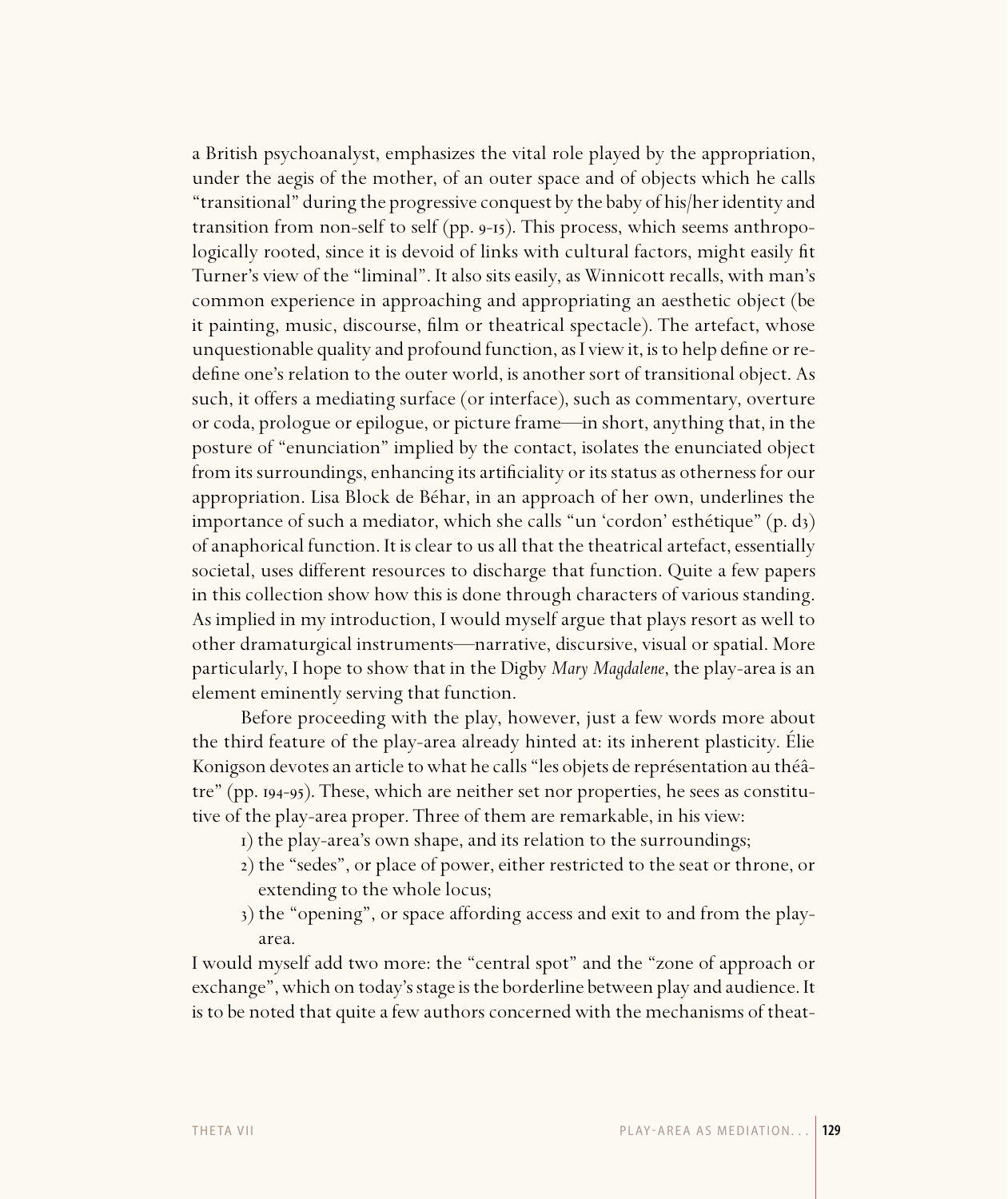ricality have found the study of the central and liminal portions of the dramatic text and play-area to be of interest.

# The Play Area as Mediation in the Digby Mary Magdalene

A long-time interest in the plays of the Digby MS and the staging techniques which are presumed or known to have been favoured for them is one reason behind my choice. Another is the memories I retain of Luca Ronconi's adaptation of *Orlando Furioso* seen in production in 1969 in Les Halles de Paris, Pavillon Baltard. Such memories of what was afterwards termed "une dramaturgie du lieu éclaté"⁴ were powerfully revived by Bob Godfrey's account of three of his own recent productions, in particular the Digby *Mary Magdalene*, staged in the "Place and Scaffold" form. The editors of the text I am using here share the conservative view that the play, possibly travelling from place to place, may have been staged in variants of this form, with the "platea" possibly restricted to a section of the central round, while David Bevington, in his own edition of the play, conjectures that the staging may repeat that of *The Castle of Perseverance*.⁵ While Jeffrey similarly admits such a possibility (p. 84, n. 16), Coldeway in his doctoral dissertation adds documentary support to the hypothesis (pp. 200-14).

Yet, in re-reading the play, I became convinced of the benefits, in terms of aesthetic effect, of the changes Godfrey had effectively introduced, and concentrated on his staging, as documented in the figure to the present article. My remarks are organised under two headings:  $\iota$ ) the layout and salient features of the play-area; ) bits of evidence plus a set of assumptions about its possible effects on an audience.

# Layout and Salient Features: Structural Aspects

I totally share the instinctive feeling voiced by Bevington, among others, that its sheer size and adaptability make such a staging eminently congruent with the story.⁶ The play, of epic dimensions, is a somewhat baffling, but romantic

- 4. The term, used at the time of the production, is retained by Pauly, p. 220.
- . My quotations are from the edition of Baker, Murphy and Hall. For another edition, see Bevington.
- . I am unclear about the exact size of the place used by Bob Godfrey, but Southern's estimate is that the one used for staging *The Castle* must have been 125 feet across. And Eccles, p. xxiii, reminds us that the Cornish rounds did vary from 40 to 126 feet in diameter.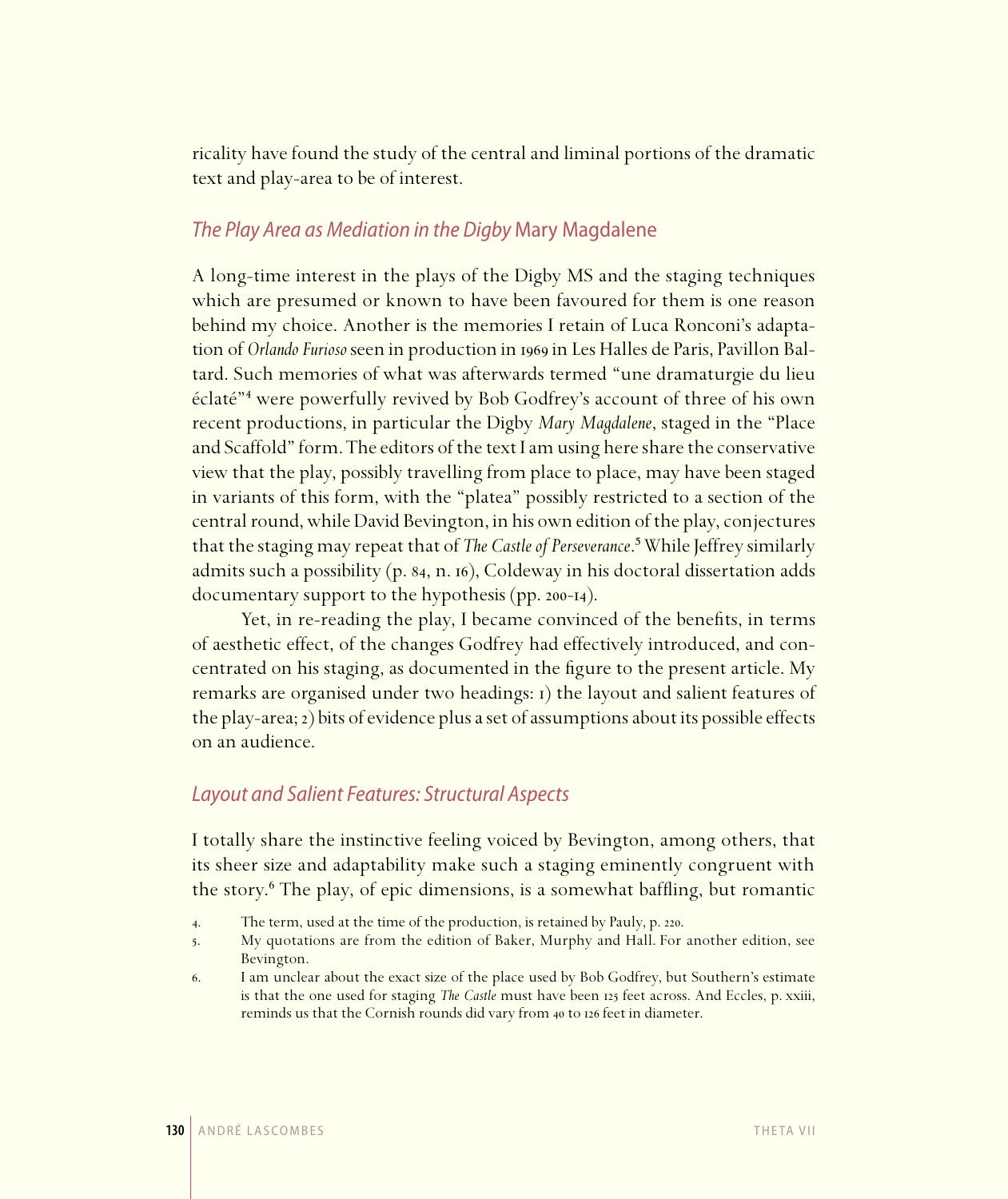and alluring, complex of three narrative elements: the life of a saint of legendary status (a probable conflation of several evangelical characters and various material) relating her geographical and spiritual meanderings; the divine mission she is entrusted with (converting the King of Marcylle); the saint's contacts with Jesus, before and after His Resurrection—contacts culminating in an Assumption which replicates that of the Mother of Christ. Without postulating any illusionary quality in the expanse of the area, its ability to accommodate the many places in which the action is located certainly is a spectacular asset for audiences who might have heard of such distant places in sundry narratives, whether sermons, itineraries, relations of journeys to the Middle East, tales of romance or even rumours of the new sea voyages. Any mimetic suggestion in the "platea" of such places of fiction and wonder would effectively activate imaginations fed on so many by-products of contemporary history, romance and myth.

A second factor prominent here (as in *The Castle of Perseverance*) in securing spectacular efficiency is the inscription in specific habitats of diegetic elements of prime semantic value. In the Digby version of the story, these are six in number:  $i$ ) Paradise;  $i$ ) the seat of the Devil and Hell-mouth;  $i$ ) the Castle of Mary Magdalene in Bethany; 4) the Palace of the King of Marcylle; 5) and ) the two seats of terrestrial power: Rome (Tiberius) and Jerusalem (Herod). Clifford Davidson and Jean-Paul Debax have each remarked, practically at the same time, on the importance of the East-West axis in the symbolic orientation of medieval drama, insisting on the double tradition, Christian and classical, in which it is rooted. Reading the play (and, obviously, producing it too) leads to more specific remarks about the practical, symbolic and mythical significances with which the *Mary Magdalene* play-area is fraught. One easily notices on the ground-plan of Godfrey's staging that the six primordial seats are distributed around the *platea* in three axial oppositions:  $s \leq -\frac{1}{2}$  (in red),  $3 \leq 2$  (in blue) and  $5 \leq 2$  (in green). Though differently oriented on the diagram, the three pairs of stages determine in real space the same geographical East-West direction. All three define one same territory across the Mediterranean, corresponding to the *oikoumene*, the space at once of the Christian myth and the Roman possessions in the Near East. But whereas the first axis ( $x \leq -2$ ) relates that space to the cosmic, the spiritual and the mythical, the second and the third  $(3 \le -2)$  and  $(5 \le -2)$  link it to the purely geographic aspects of Mary Magdalene's life, and to the world of mundane politics. Thus, the three pairs of stages spatially construct the triple dimension of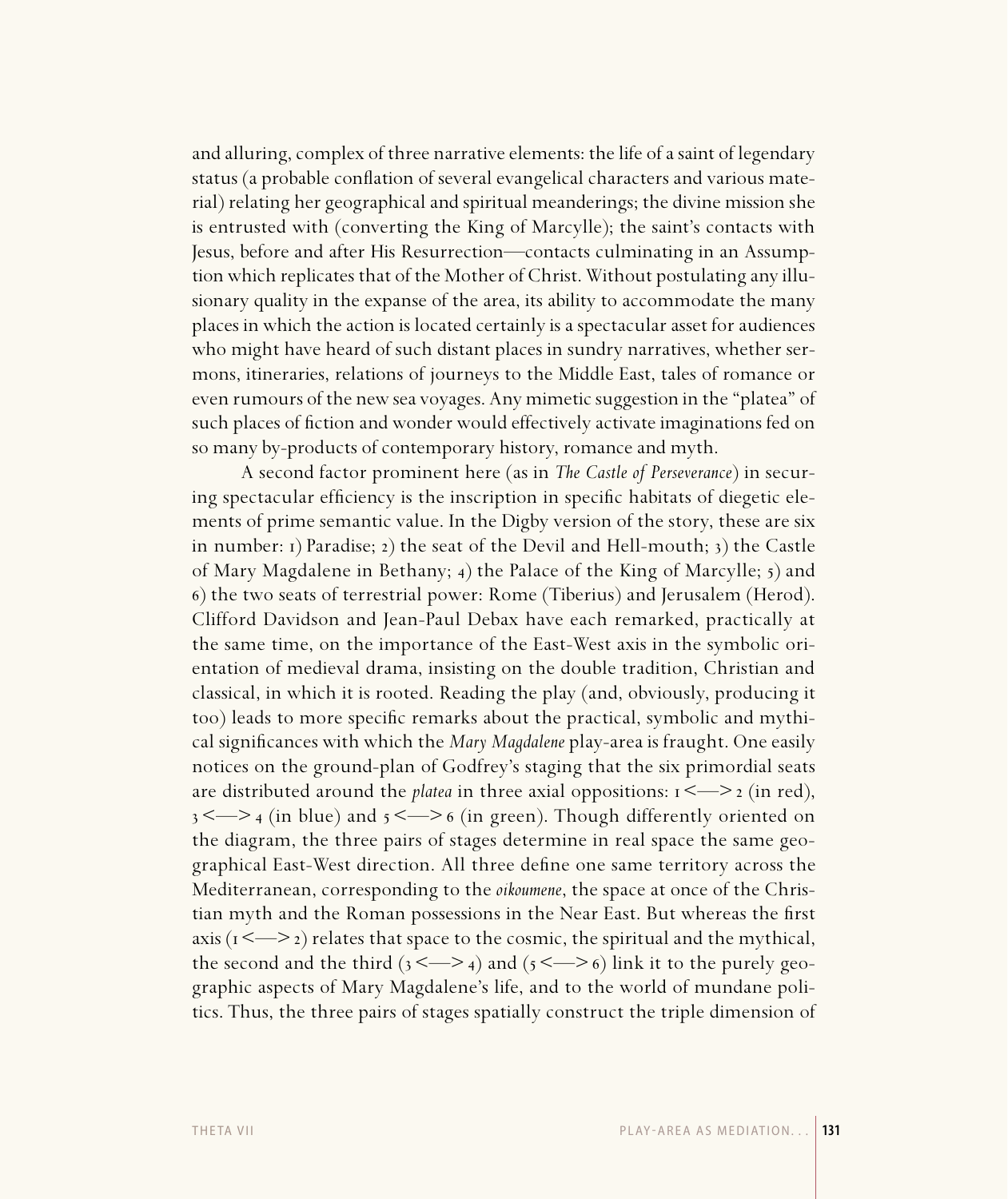

the play and its various significations, thereby giving visual prominence to the six springs of energy inspiring the whole drama. In an article entitled, "From Jerusalem to Damascus: Bi-local Dramatic Structure in Medieval Shakespearean Conversion Plays", John W. Velz underlines the bi-local dramatic structure of some plays of conversion, ranging from the Digby plays to Shakespearean romances. I would rather suggest that the circular alignment of six fundamental scaffolds along three symbolic axes, as proposed by Godfrey's staging, is a forcefully visual rendition of the complex make-up of the *Mary Magdalene*  play. The primal forces at work on those stages overlook the *platea*, just as their characters overpower the action. Besides the fact that the six scaffolds (some of them standing very high, according to the stage directions) ensure visibility and audibility by most if not all in the audience, the peripheral forces they contain visually shut up the space of the fictional world. Lastly, this distribution achieves another major structuring effect at the notional and symbolic level: it opposes to the *platea*, mainly devoted to the representation of existential or historical events, a liminal belt of moral or spiritual forces spelling out the structure of the Christian myth*.* I am consciously accommodating here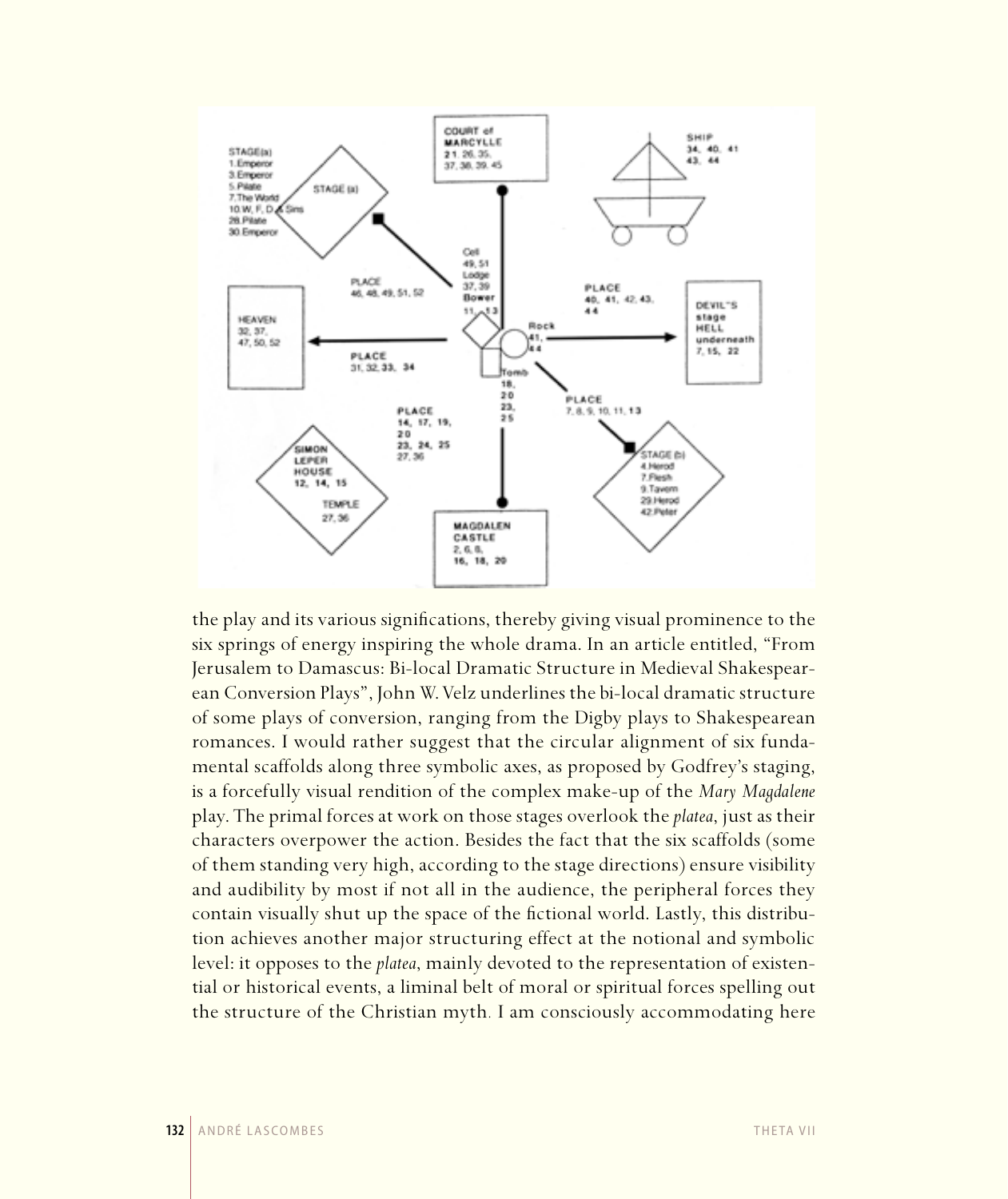Robert Weimann's remarks about "locus" and "platea" in the mystery Plays. So, while the three Mary Magdalene narratives based on heterogeneous material all take place in the *platea*, the mythical "limes" surrounding it imprints layers of different temporalities. These are generated by discrete sequences borrowed from the Christian myth and interfering with the original narrative at the risk of subverting and even disrupting it. It is best to take a closer look at such a transgressive structure from its first appearance in the play.

# The Play Area as a Place of Spatio-temporal Liminality

The first occasion for such transgression is when Mary, who has duly repented her juvenile errors and just been freed by Christ from her seven demons, discovers, while back home, that her brother Lazarus is about to die  $(1.776)$ . She goes to Christ for help, then prepares for the funeral of Lazarus, who has died in the meantime (II. 774-818) and will be buried in the *platea* (II. 819-68). Jesus arrives with his disciples, willing to make a public report of "his Passion to come" and show "a figure" of his future Resurrection by bringing back Lazarus to life (Il. 846-68). After Christ has recalled the inanimate body to life (Il. 869-925), the tale of Mary's earthly life is briefly resumed and the action transported to the Palace of the King of Marcylle, whom Mary plans to convert ( $\text{ll. }926-62$ ). But this sequence is immediately interrupted when a devil, "in orebyll aray", as the text says, irrupts into the *platea* and relates the fight that has taken place with the Resurrected One, who, breaking into Hell, threatens to have his own justice prevail there too  $(11. 963-92)$ . At this point, the poor devil rushes back into the Hell-mouth, but his narrative inset, already twice removed from the main fiction's line, generates a new insert in its wake: the three Maries of the evangelical tradition (one of the three being our half-legendary, half-mythical Mary Magdalene, now jumping over the fictional "limes"), sail into the *platea* to narrate the Passion of Christ and, without a break, to undertake a Visit to the Tomb inspired by the *Quem Quaeritis plays* of old (Il. 993-1132). On top of this, Mary Magdalene, continuing to play truant in mythical time, *sees* Christ appear to her in the guise of a gardener (the *Noli Me Tangere* episode) (II. 1133-48). Only at this point will she return without more ado to her "historical-legendary" status as the Mary of the Digby play, while the main action is resumed on the stage of Marcylle  $(l. 1142)$ 

This string of insets, branching off from the main line of narrative as offshoots of subsidiary or infra-subsidiary status, technically belong to the category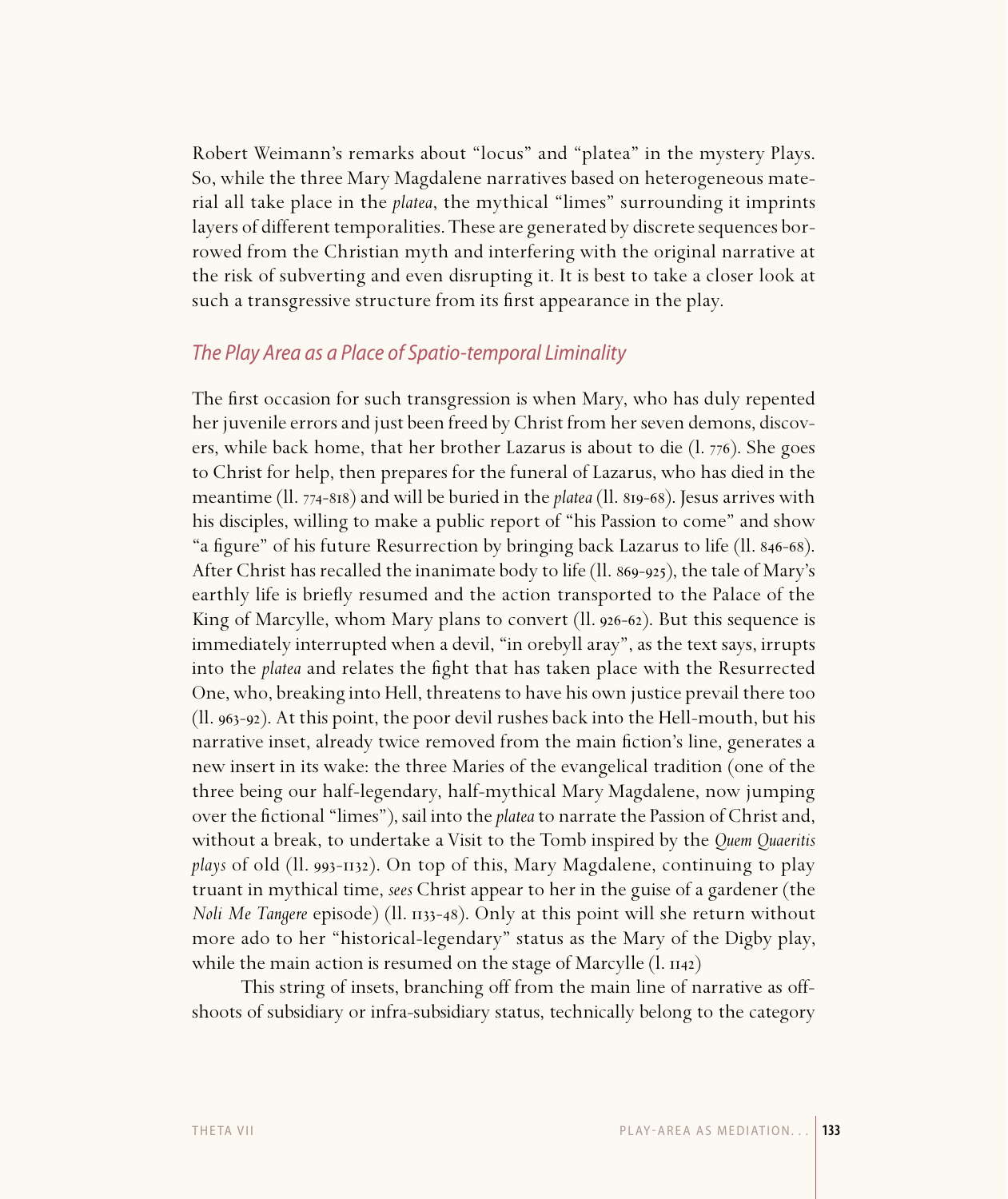of rhetorical (or narratological) devices which Gérard Genette, after Dumarçais and Fontanier, has called "narrative metalepsis."<sup>7</sup> There is no need to comment here on the categories (diegetic, subdiegetic, metadiagetic, etc.) thus created, but the possible reasons and consequences of such narrative bifurcations are relevant to the thread of my argument. It may be that the thematic and generic kinship of Christ's and Mary's lives encourages permutations at particular moments, but it is also probable that the layout and functional uses of the play-area further help to trigger them off. It is more important still to remark that such commutations from fiction to fiction create for an audience simultaneous time-systems and concurrent levels of reality: that of the Mary Magdalene legend and that of the Christian myth, freely competing in the *platea*. The audience are in fact submitted to as many as three heterogeneous systems of reference, since the Mary Magdalene world of legend and the a-historical transcendent world of the Christian myth are both actualised in the theatrical re-enactment or *representation,* with a dual Mary-character effortlessly floating in between the two, and inhabiting both. What should be highlighted here is the *enunciation*-posture created by the presentation of the spectacle. It imparts bodily presence (and therefore factual relevance) to the aforesaid mix. The spectacle is actually seen, experienced, and felt to affect the existence and belief of those immediately present around it. Godfrey, quoting the reactions of his audiences, repeatedly implied that it is hard to discount such impressions on purely notional grounds. I would just add that such a concatenation of levels of reality may well approach what Turner calls the "liminality" of play, and also what Winnicott defines as his own main issue of study: "l'aire intermédiaire qui se situe *entre le subjectif et ce qui est objectivement perçu*" (p. 10).

Hereafter, since I never saw the production I foolhardily propose to comment on, I shall limit myself to exploiting some bits of textual evidence and, beyond these, what may be presumed of the audience's response in terms of distanced or empathetic reception.

# The Spectacular Efficiency of the "Place and Scaffold" Staging

I shall build here on Godfrey's remarks and, to some extent, in spite of obvious differences, on my own memories from Ronconi's "mise en espace de l'action dramatique". I fancy that the action of the Digby play in that staging would

<sup>7.</sup> See Genette, *Figures III*, pp. 225-78 ("Discours du récit", Pt. 5, ["Voix"]), and, for an extended analysis, *La métalepse, passim.*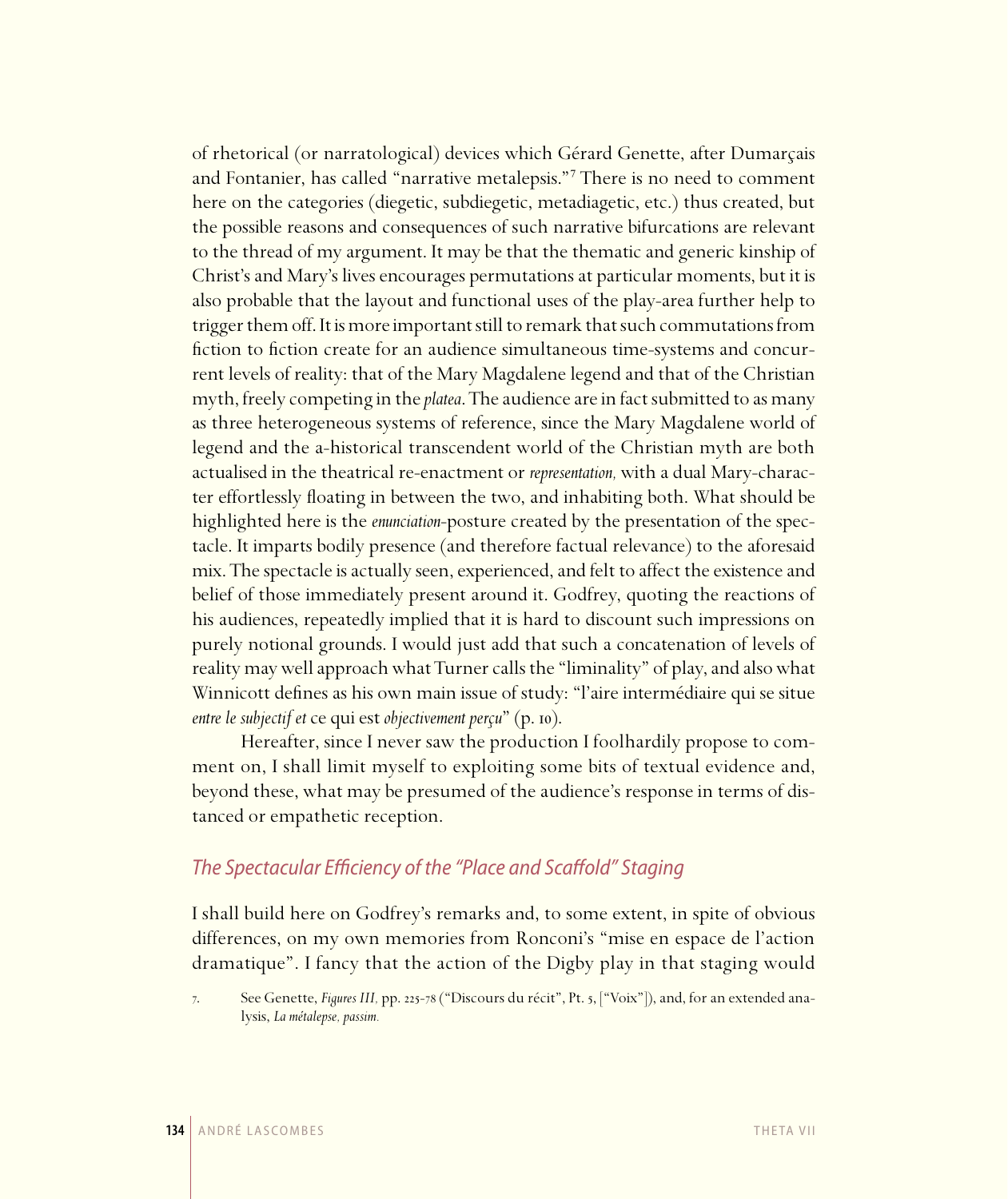hardly compare with the hectic excitement created in the vast half-lit expanse of Les Halles by Ronconi's six or seven chariots transporting this or that protagonist and madly rushing through the crowding audience, at times avoiding them by inches only. Yet, if I read Godfrey correctly, I presume that, though not submitted to such hazards, the audiences at his production were similarly embarked on the demanding task of constant physical adjustment to the ceaseless shifts of fictional episode and place, and finding their way around if only to keep pace with the narrative. This, among other factors, surely entailed many changes in their position in the *platea* and in their physical distance from the actors. Though the moot question of "aesthetic distance" has never been satisfactorily clarified, the theatre-goer will probably agree that a relation exists between physical distance (or other proxemic elements) and the "aesthetic impact" of play. Surely, quite a few spectators would also admit that accident and unpredictability are additional parameters enhancing the sense of individual live experience.

Apart from that, however, the nature of the events considered certainly is a decisive factor. There must be, I imagine, few elements in the eventful narrative of Mary Magdalene that would not create emotional or intellectual surprise or interest. These include even ordinary actions, like the scene of seduction and surrender between the chaste young lady and the rogue Curiosity in the tavern, or Mary's decision to board an unknown ship for an adventurous passage, or again her visit to the King of Marcylle by night as an envoy from King Jesus to negociate Marcylle's conversion. Simple as they seem, these acts, into which she boldly launches, might well produce in viewers at close range an emotional implication, possibly enhanced by the proximity of actress and acting.

For the very nature of some of the acts performed in the immediate and live presence of spectators entails much more than mere discomfort born of physical proximity. Meeting Jesus and his disciples in Simon's house, watching Mary yield to the unmentioned but probable magnetism of the young Lord, stooping in front of him, loosening her hair and wiping his feet, as well as the rest of the evangelical sequences, such as the *Noli Me Tangere* scene, must be impressive sights to consider from close-by, even if one never forgets that this is "representation". Later on, the same audience, more or less free to roam about, are invited to attend, and possibly join in, the moaning over the recent death of Lazarus and the collective preparation for a funeral in Mediterranean fashion, complete with bewailing by family and neighbours, and vociferous procession to the tomb. Text and stage directions here may be read as possibly implying physical participation of spectators joining in the action of the attendants: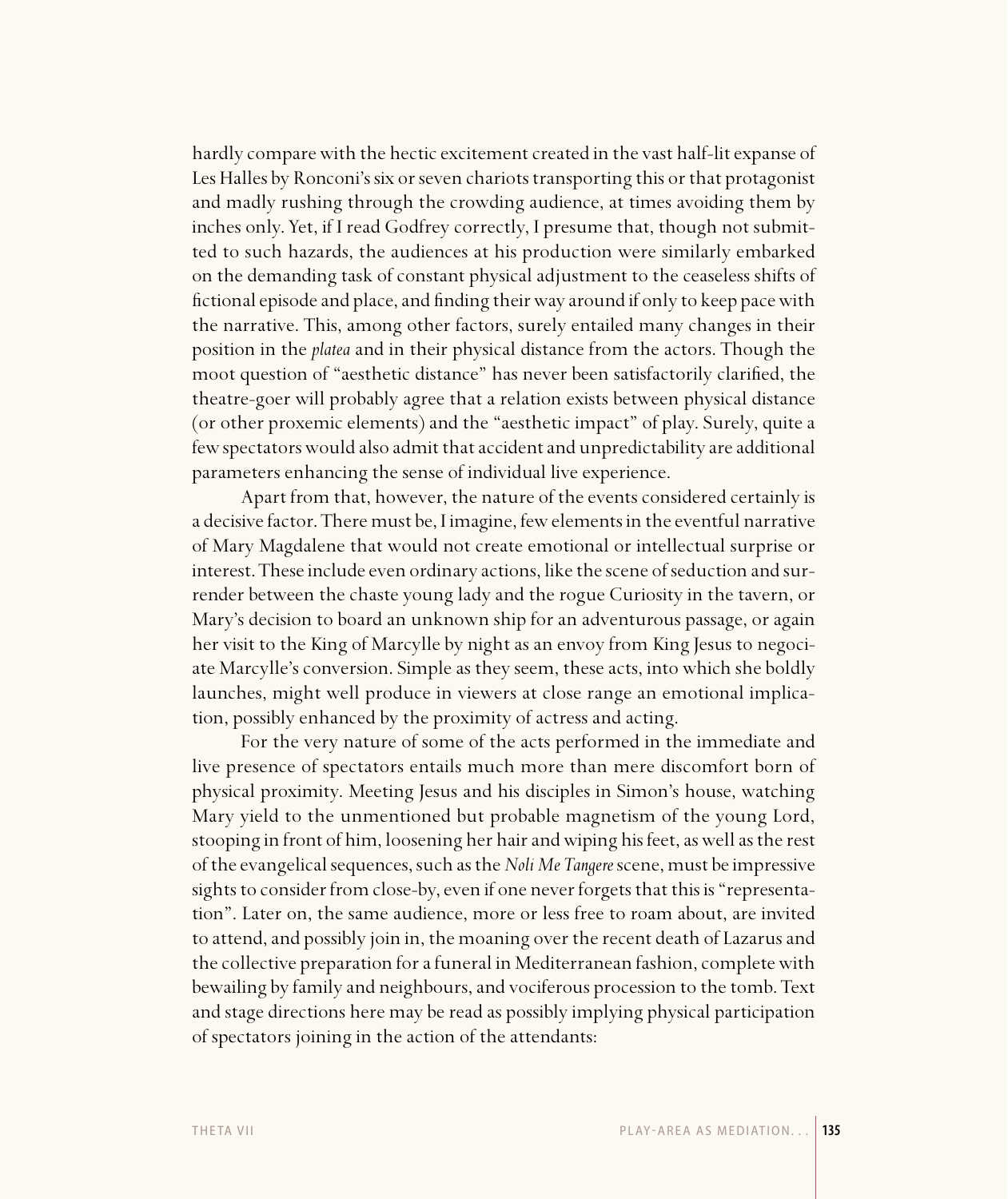| Primus Miles. Gracyows ladyys of grett honour, |
|------------------------------------------------|
| Thys pepull is com here in yower syth,         |
| Wepyng and weylyng wyth gret dolour,           |
| Becavse of my lordys dethe. (ll. 838-41)       |

And the stage direction reads: "Here þe on knygth make redy þe ston, and other bryng þe wepars, arayyd in blak" (l. 841).

Immediately afterwards, the knight, in the role of funeral organiser, as the closest follower of the departed lord, orders the people about him:

> Now, good fryndys sat here be, Take vp thys body wyth good wyll, And lay it in hys sepoltur, semely to se; Good Lord hym save from alle manyr ille!  $(II. 842-45)$

The stage direction confirms: "*Lay him in. Here, al þe pepyll resort to þe castell, þus seyying Jhesus [in the place]*  $\ldots$  " (1. 845).

Again, when, moments later, Jesus arrives and inconceivably recalls the energy of life into the corpse, though this is witnessed in close relation to a figural recall of the *Quem Quaeritis* episode enacted earlier, the symbolical significance of the miracle would hardly wipe out the emotional impact of the sequence. The stage direction, here again, hints at the possible interaction of attendants and audience: "Here all þe pepyll and þe Jewys, Mari and Martha, wyth on woys sey þes wordys: 'We beleve in yow, Savyowr, Jhesus, Jhesus, Jhesus!'" (l. ).

As Godfrey has pointed out, some moments of immediate live experience of what may afterwards be sorted out as illusionary rendition left such a strong impression on audience's minds that they would actually encroach on the "limes" and join in the action (push the "ship" along, for instance [Godfrey, pp. 179-80]), illustrating what Chambers calls "contagion". One might account for the corporeal quality making such attendance experientially far weightier than ordinary theatrical reception by suggesting that the events represented are poised between two potent appeals. The funeral ceremony must for many be a pressing temptation to partake with the crowd in anthropological rites which, tracing their origins to the origins of human culture, grasp imaginations and minds.<sup>8</sup> Contrarily, for some in the audience at least, the mystic and ritual re-

. In Chapter Four ("La voix du chagrin") of a series of essays entitled *Les morts,* Robert Harrison, addressing issues related to the force of cultural links between the living and the dead, power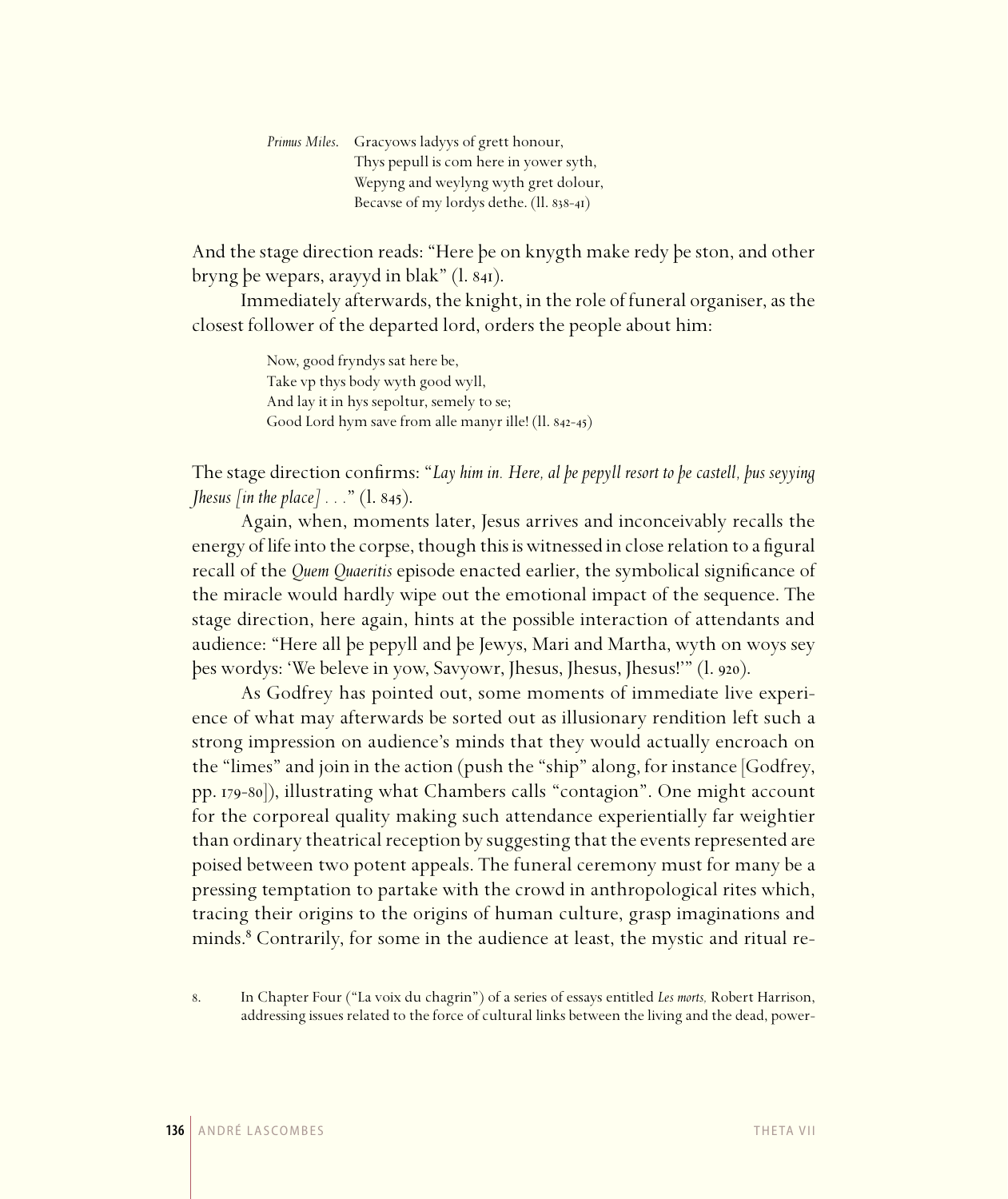enacting of the three women's Visit to the Tomb demands instant adjustment to another type of acceptance or refusal to participate that is difficult, if not disturbing, even for non-believers. At any rate, the close collocation (here, as at other moments when Mary's existence coalesces with figural equivalents in the dogma) seems meant to create in the audience an intermediary category of experience which is of a piece with the spectator's uncertainty as to his position in the manifold time-space of the play.

In a final set of remarks, I would like to point out that such moments of emotional/intellectual participation in the spectacular action are no accidental occurrences merely due to the joint presence of a particular play-area and bouts of narrative metalepsis, but the result of a conscious strategy of involvement on the part of the dramatist, pervading the whole play-text and its staging. In providing a few instances of that determination to keep audiences off their guard, caught between the antagonistic stances of investment and detachment, I shall briefly return first to the motifs of nourishment and dress in which Theresa Coletti, in a thoroughly convincing article, sees potent elements of the "structural design of the play"  $(p. 314)$ . It is indisputable that the accumulation of these motifs throughout the linguistic and syntagmatic system of the play-text builds up a metaphor of intellectual force for the legendary sinner's conversion to hero and saint, especially for audiences extremely sensitive to the availability or want of those two commodities. But it surely makes that argument all the more convincing to remark the theatrical ostension of the two themes in spectacular scenes carefully set at commanding articulations of the long eventful story.

Thus, the isotopy of the festive repast shared in the harmony of a close friendly group (to take that theme only) certainly is a terrestrial figure of the fundamental symbol of Christian dogma, the rite of Communion. But it also proposes, three times over, that the audience (at least vicariously) participate in the royal family's actual festivity up there in their mansion. In the initial scene of the play, when Tiberius on his stage makes the usual tyrant's boast demanding instant silence and compliance, a cry of submission instantly comes from

fully underlines the functions of the funeral *planctus* and, borrowing from Ernesto De Martino's *Morte e piante rituale* (1975), based on material from Southern Italy, highlights its integrative and unifying effects upon the sympathetic crowd of attendants around those who, known as "les perdants" ("the bereaved"), were closely assisted by the neighbourhood in pre-1960 Southern France.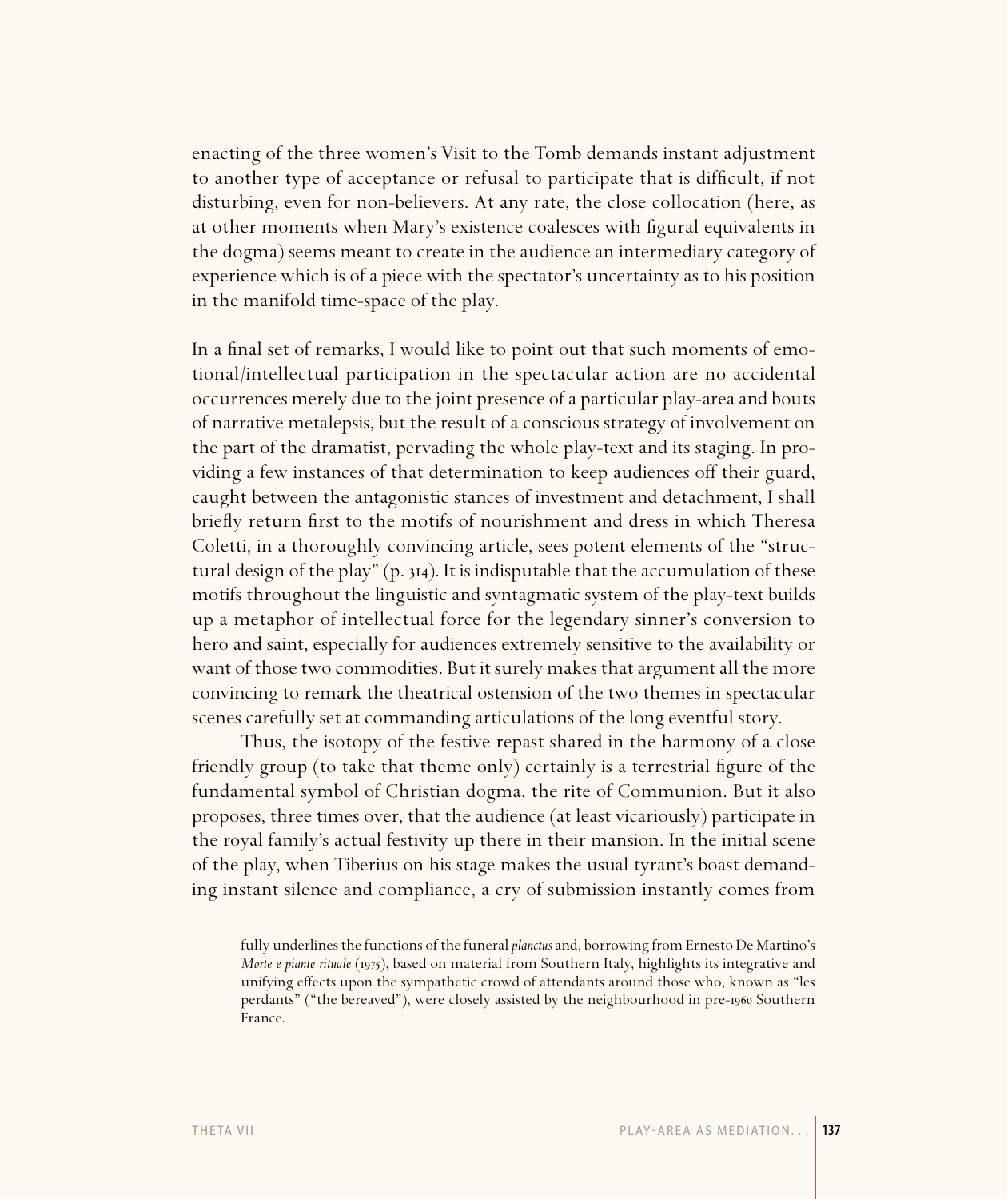his soldiers and retinue: "*Here answerryt all þe pepul at onys: '3a, my lord, 3a!'*" (l. 44). Thereupon, the Emperor asks for a stately refreshment of wine and cakes to be brought, inviting *all* to share in the convivial exchange (l. 47). Though the wording does not explicitly include the audience, some of them may feel tempted to join in the unanimous cry and the feast-attending community. The very next scene, staged on Cyrus and Mary's family castle in Bethany, has King Cyrus announce that he gives his possessions to his children and then similarly feast with his family in royal fashion and in full view of the crowd ( $\ln 49$ -113). Though the "wyn and spycys" served are explicitly meant for "þes ladys of jentylnes"  $(II. 113-14)$ , the direct addresses of the King confiding his plans and feelings to his subjects, as well as the intimacy of the responses of the three children to their father, surely strengthen here again a sense of togetherness in the audience. A third repetition of the scene takes place much later, when Marcylle, the third royal in the story, after boasting of his power and his wife's beauty, calls his knights to a repast of wine and spices, similarly staged on one of the scaffolds at the periphery of the play-area  $(11.926-62)$ . My assumption is that, in the "aesthetically oriented transaction of the play performance", the motif, basically of semantic value, additionally functions in optical and acoustical terms as an *icon* of *paradigmatic* force, sending from the outset to the audience the signal of (get)togetherness that they must welcome as recognition of their attendance.

Lastly, one could argue the contrary case that the parody of a mass said at Marcylle's by the heathen priest and his boy, asking the audience to go down on their knees and, minutes later, to adore the relic of Mahomet's bones, is meant to entice the audience out of their spontaneous unanimity ( $ll$ .  $11.143-48$ ). Just so, later still in the play, the successive accounts of Christ's Passion, announced by Pilate to Herod, and then passed on by Herod to Tiberius as a fake  $(11.1248-80, 1281-92)$  and 1293-1335), are immediately denied by Mary, while the heavens' opening and Jesus's apparition to her instantly validate her version.

Such twisting of the spectators round the dramatist's little finger as to their potential for participation in the fable represented is far from innocent. Possibly meant by the dramatist to keep on this side of reproaches that his play might encourage superstitious belief, and contradictorily to enforce audiencesubmission to the lesson of his play, the technique may also be intended to show that the constant game of seduction is an additional and deliberately conscious titillation provided by the knowledgeable dramatist to an audience which is thus made to race, at a moment's notice, through the whole gamut of reception atti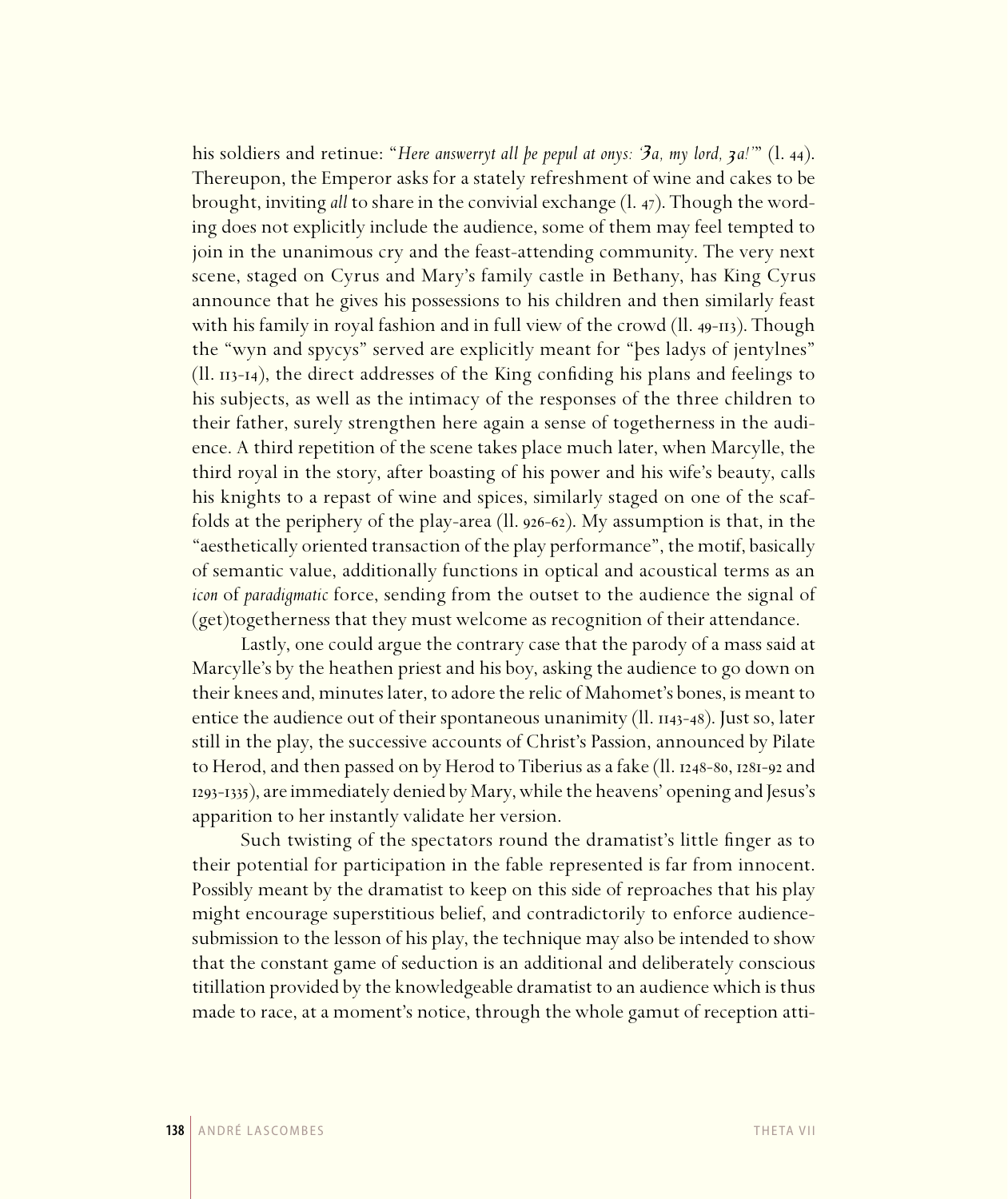tudes comprised between Artaudian subservience to emotion and Brechtian alienation. If this is the case, such complicity between the efficient dramatist and the able spectator, those two sides of the same coin, surely sheds some light on the reasons behind the reputation of the Digby *Mary Magdalene* for being excellent theatre.

# **Bibliography**

## Primary Sources

- *Mary Magdalen. The Late Medieval Religious plays of Bodleian MSS Digby*  and E. Museo 160. Ed. Donald C. Baker, John L. Murphy and Louis B. Hall, Jr. Early English Text Society, No. 283. Oxford: Oxford University Press for the EETS, 1982.
- *Mary Magdalen (from the Digby MS)*. *Medieval Drama*. Ed. David Bevington. Boston: Houghton Mifflin, 1975. 687-753.

### Secondary Sources

BAILLY, Anatole. *Dictionnaire grec-français*. Paris: Hachette, 1894.

- BLOCK DE BÉHAR, Lisa. "Les 'cordons' de la communication esthétique". *Degrés* 31 (1982): d1-d7.
- Chambers, Ross. "Le masque et le miroir: vers une théorie de la relation au théâtre". *Études littéraires* (Université Laval) 13 (1980): 397- $4I2.$
- COLDEWEY, John C. "Early Essex Drama: A History of Its Rise and Fall and a Theory concerning the Digby Plays". Ph.D. diss. University of Boulder,  $CO$ , 1966.
- COLETTI, Theresa. "The Design of the Digby Play of *Mary Magdalen"*. *Studies in Philology, 76 (1979): 313-33.*
- DAVIDSON, Clifford. "Space and Time in Medieval Drama: Meditations on Orientation in the Early Theater". *Word, Picture, Spectacle*. By Karl P. Wentersdorf, Roger Ellis et al. Ed. Clifford Davidson.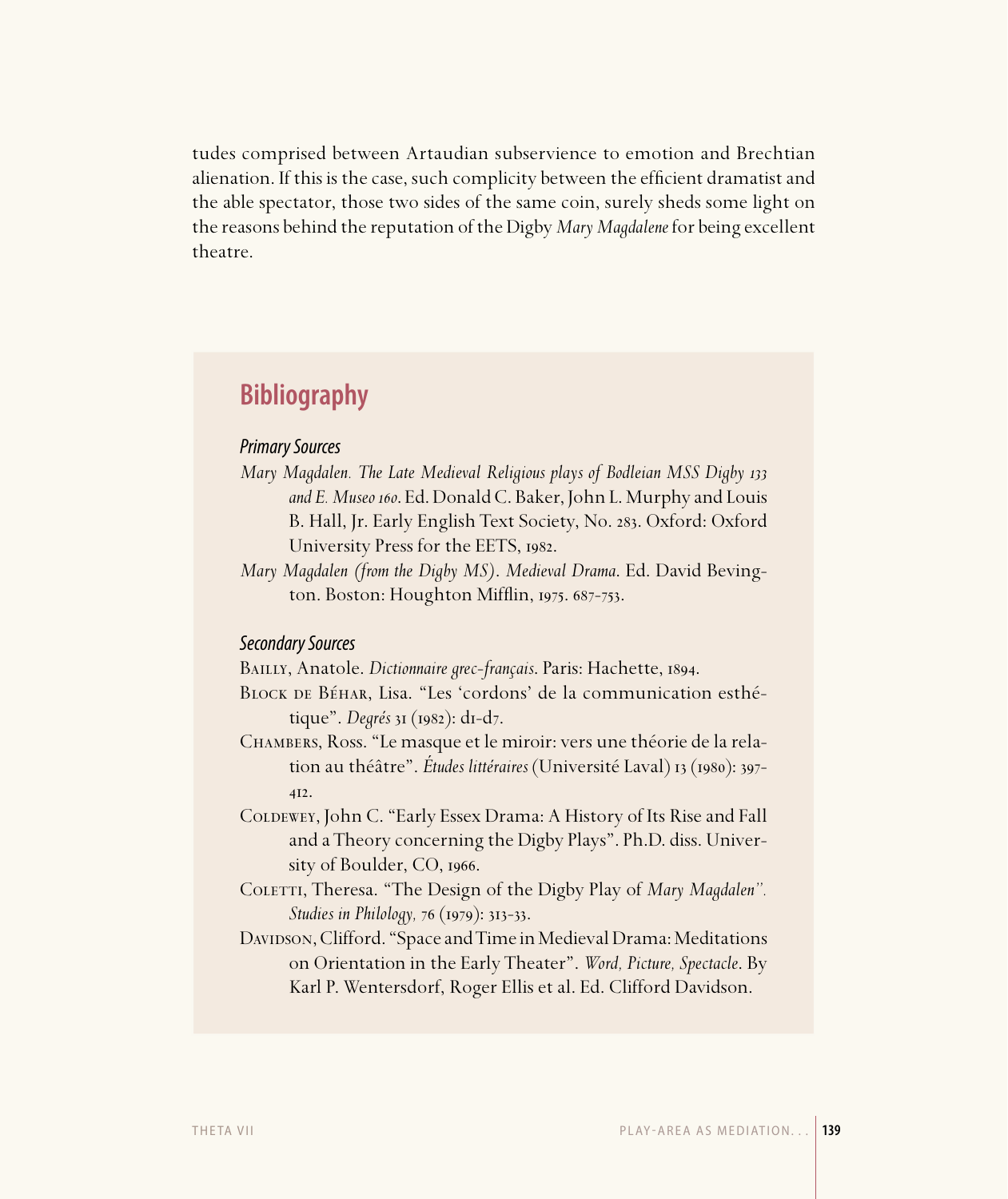Kalamazoo: Medieval Institute Publications, Western Michigan University, 1984. 39-93.

DEBAX, Jean-Paul. "'God Gyve you Tyme and Space': Toward a Definition of Theatrical Space in the Tudor Interludes". *Lieu et Temps. Actes du congrès organisé par la Société Française Shakespeare,* . Ed. Jean Fuzier. Montpellier: University Paul-Valéry, Montpellier  $III, 1989. 3-22.$ 

Eccles, Mark. Introduction. *The Macro Plays: The Castle of Perseverence, Wisdom, Mankind*. Ed. Mark Eccles. The Early English Text Society, No. 262. Oxford: Oxford University Press for the EETS, 1969. vii-xiv.

Fischer-Lichte, Erika*. Semiotik des Theaters: eine Einführung*. vols. Tübingen: G. Narr, 1983. Vol 1.

GENETTE, Gérard. *Figures III*. Collection "Poétique". Paris: Seuil, 1972.

\_\_\_. *La métalepse, de la fi gure à la fi ction*. Collection "Poétique". Paris: Seuil, 2003.

GODFREY, Bob. "Survivals of 'Place and Scaffold' Staging in the Sixteenth Century". *Tudor Theatre, "Let there be Covenants"/ Convention et théâtre*. Ed. A. Lascombes. Collection Theta, vol. 4. Bern: Peter Lang, 1998. 163-84.

Harrison, Robert. *Les morts*. Trans. Florence Naugrette. Paris: Le Pommier, 2003.

Honzi, Jindrich. "Dynamics of the Sign in the Theatre" (1940). *Semiotics of Art*. Ed. Ladislav Matejka and Irwin R. Titunik. Cambridge, MA: MIT Press,  $1976.74 - 93$ .

Jeffrey, David L. "English Saints' Plays". *Medieval Drama*. Ed. Neville Denny. Stratford-upon-Avon Studies, 16. London: Edward Arnold, 1973. 69-89.

Konigson, Élie. L'espace théâtral médiéval. Paris: CNRS, 1975.

\_\_\_. "Les 'objets de représentation' au théâtre (XVe -XVIIe siècles)". *Nouvelle Revue du Seizième Siècle* 14.2 (1996): 189-99.

Pauly, Danièle. *Théâtre années Vingt. La rénovation scénique en France*. Paris: Norma, 1995.